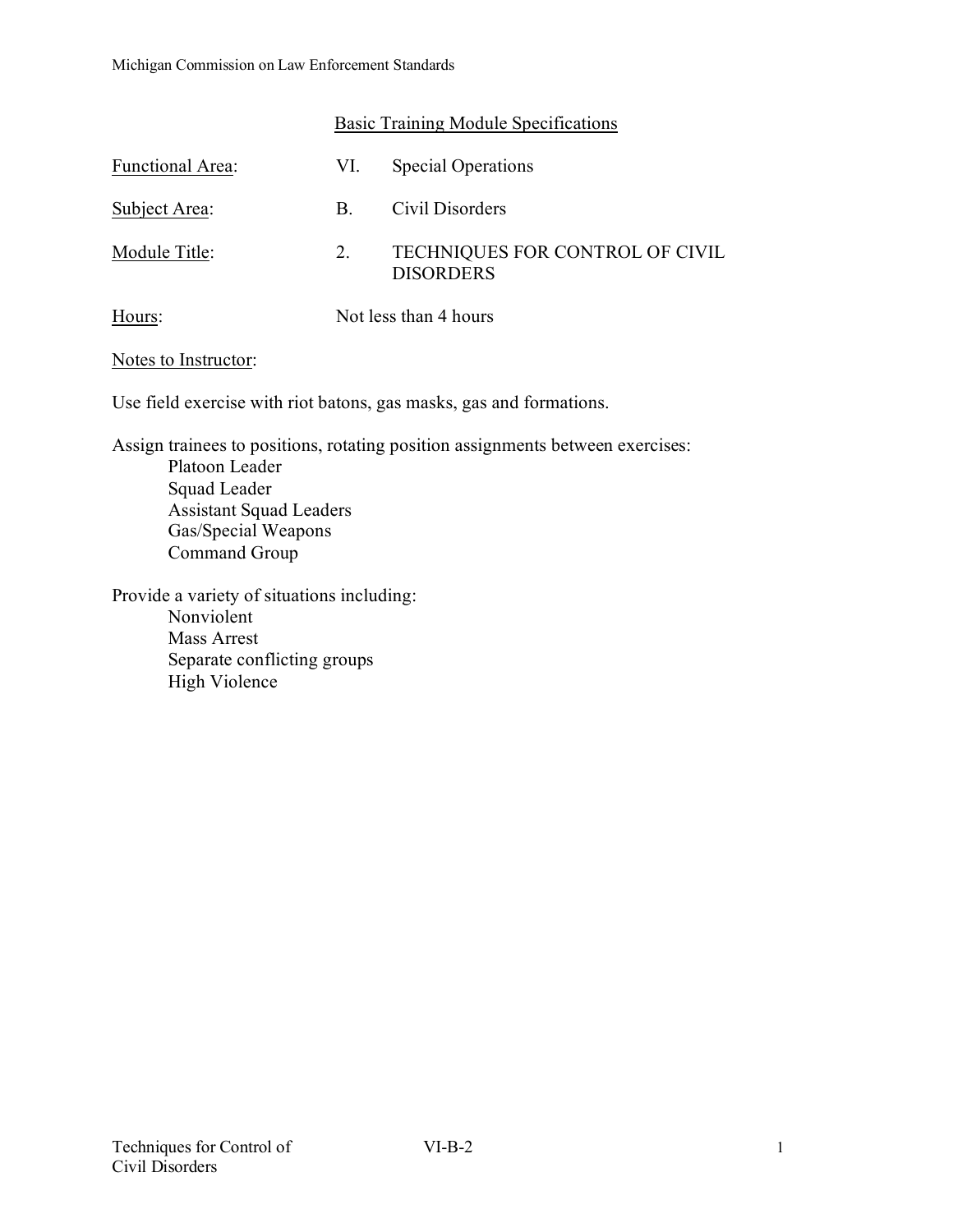# Module Objectives:

## VI.B.2.1. Perform Duties While Wearing Heavy Equipment.

- a. Recognizes limitations of equipment (e.g., type of shell that vest will stop, time limit on air tanks, how the particular equipment functions in certain weather conditions).
- b. Selects the appropriate equipment according to own physical stature and ability.
- c. Puts equipment on and adjusts it properly (e.g., adjusts it to be able to use it properly without undue fatigue).
- d. Performs duties while wearing heavy equipment (e.g., scuba tank, flak vest, bomb suit, helmet, body armor, ammunition canisters, heavy weapons, etc.).

# VI.B.2.2. Physically Restrain Crowds.

- a. Evaluates the nature of crowd by considering: (1) size of crowd, (2) level of hostility,
	- (3) age of crowd members, and
	- (4) purpose of the assembly.
- b. Determines amount and type of physical force necessary (e.g., use of riot batons, hand-to-hand combat, etc.).
- c. Requests and waits for additional assistance through dispatcher, when necessary.
- d. Obtains necessary equipment to restrain crowd (e.g., riot helmet, baton, etc.).
- e. Controls crowd members by applying the minimum force necessary.

#### VI.B.2.3. Control Non-Violent Crowds.

- a. Estimates size and nature of the crowd to assess whether or not the crowd is non-violent by observing:
	- (1) the number of people,
	- (2) the mood of the people, and
	- (3) the nature of the event.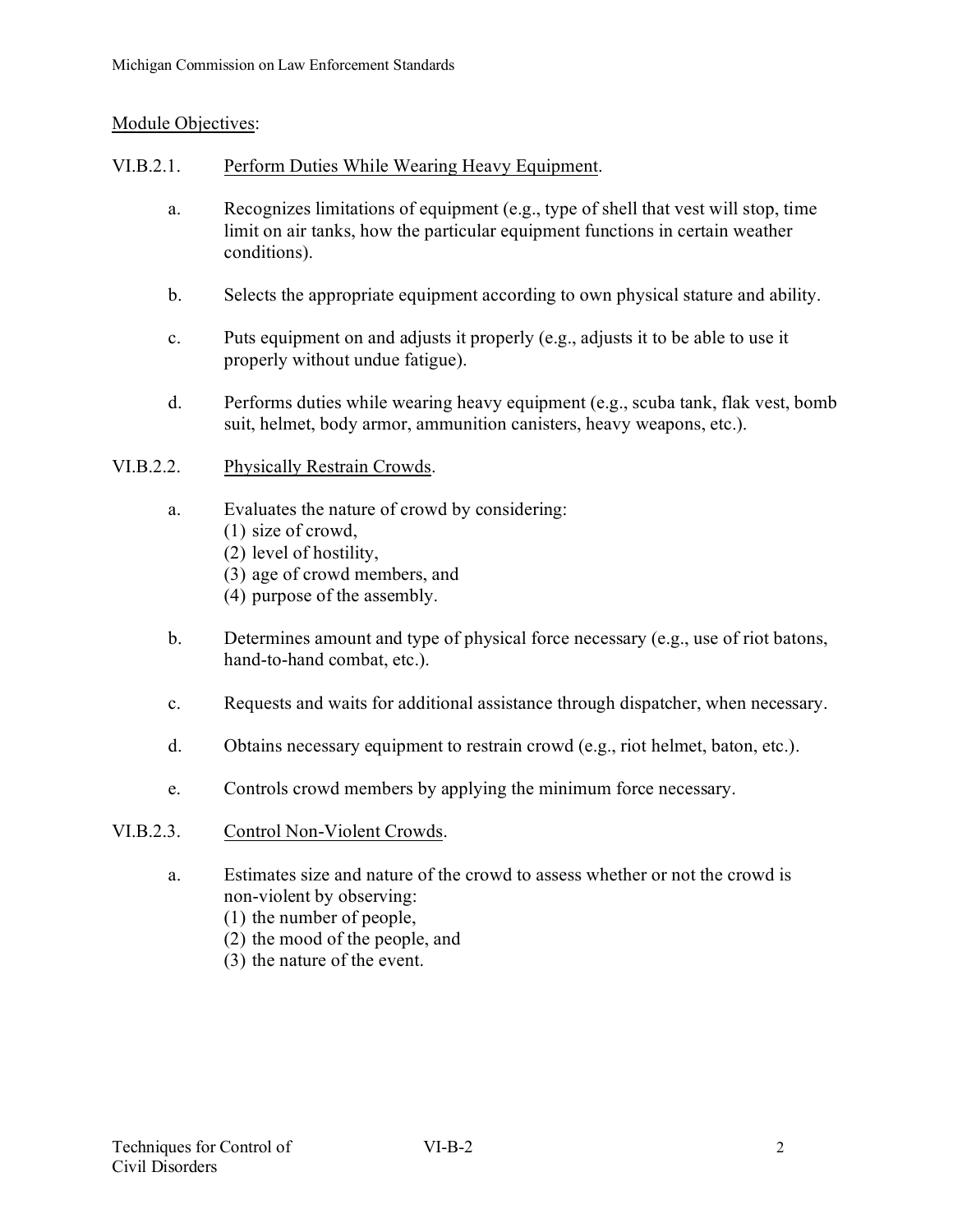- VI.B.2.3. Control Non-Violent Crowds (continued).
	- b. Plans for crowd control based on type of crowd, considering:
		- (1) the needs for personnel;
		- (2) the need to establish and follow a chain of command or establish a command post;
		- (3) the need to establish a perimeter of control;
		- (4) the strategic positioning of officers; and
		- (5) the type of communication system to be used.
	- c. Maintains high visibility in crowd by using uniforms and marked equipment and positioning officers around perimeter of the crowd.
	- d. Advises individual causing a disturbance in crowd to stop behaving in a manner that disturbs others.
	- e. Arrests violator in non-violent crowd in a swift and discreet manner.
	- f. Controls emotions (e.g., does not overreact to agitation, taunts, and minor violations of the law).
- VI.B.2.4. Control Hostile Groups.
	- a. Locates and observes crowd agitators.
		- (1) Locates crowd agitators by observing the crowd's reactions to specific persons in crowd.
		- (2) Observes identified crowd agitators for violations of the law.
	- b. Controls hostile groups (e.g., demonstrators, rioters, or bar patrols).
		- (1) Determines whether police action is necessary by considering there has been or is likely to be:
			- (a) Property damage;
			- (b) Personal injury;
			- (c) Other violations of the law, given:
				- i. The size of the group;
				- ii. Whether group members have weapons, and
			- iii. The group's intent.
		- (2) Disperses hostile crowd if they fail to comply with lawful police order to disperse according to police plan of action (e.g., uses tear gas, a riot formation, and/or makes arrests).
			- (a) Uses tactics that work toward neutralizing group cohesiveness;
			- (b) Uses tactics that reduce the likelihood of potentially high property losses (provides for escape routes, directing the group toward low-risk areas).